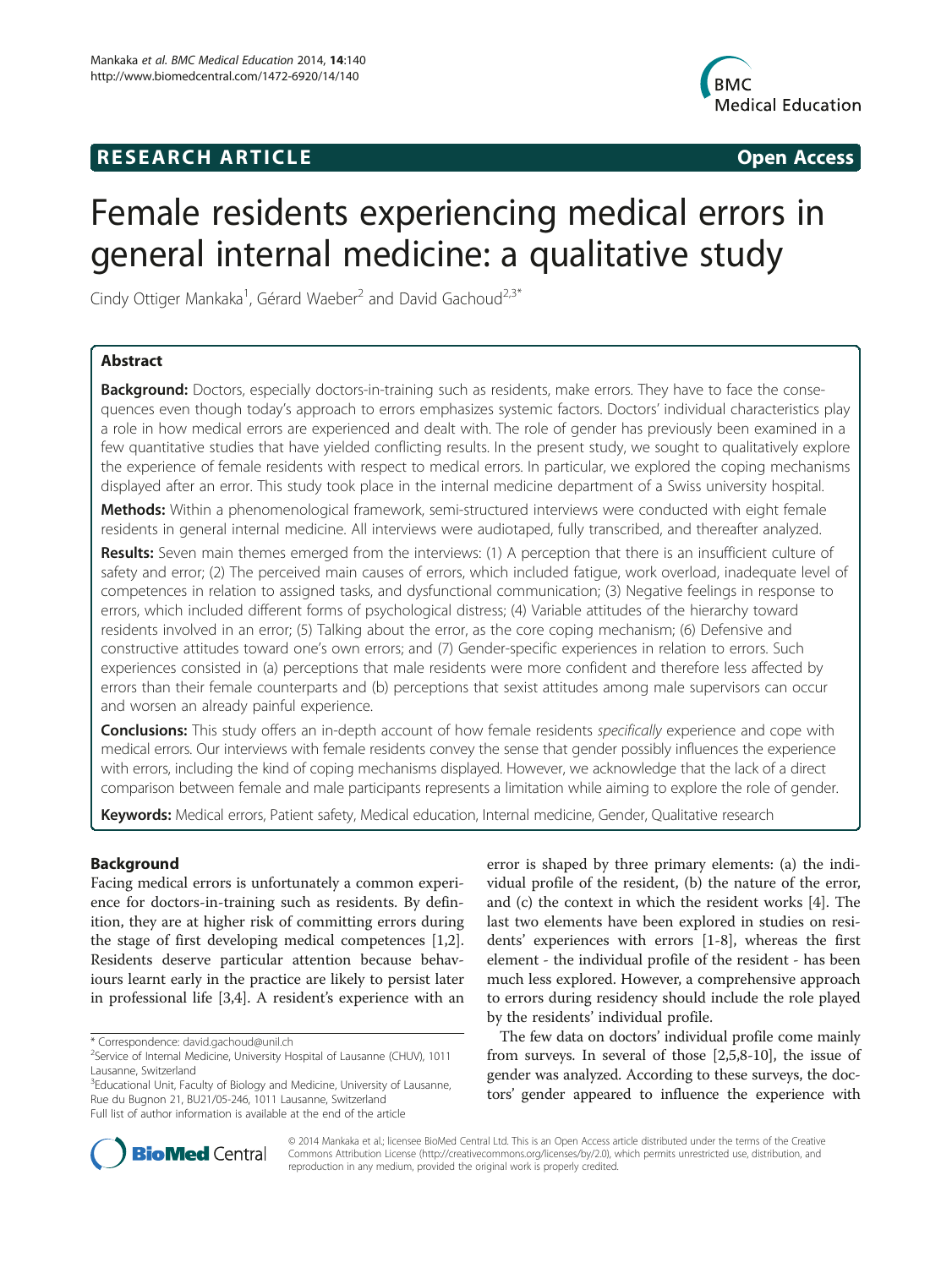errors in the three following areas: (a) self-reporting of errors, (b) reactions to errors, and (c) changes undertaken in the practice after an error. Some of the published findings on gender effects are conflicting, as described below.

## Self-reporting of errors

In one study that included 184 participants, the rate of self-reported errors did not vary significantly between female and male residents [\[5](#page-7-0)].

In contrast, Aasland [\[10](#page-7-0)] found a gender difference where being a male doctor was a predictor for increased self-reporting of errors (OR = 1.97; 95% CI 1.43 – 2.90).

## Reactions to errors

In a survey of 3'171 physicians practicing in Canada and the US [\[9](#page-7-0)], female physicians were almost twice as likely to report stress after an error than their male counterparts (OR = 1.91; 95% CI = 1.21 – 3.05).

## Changes undertaken after an error

In a survey of 254 internal medicine house officers [\[2](#page-7-0)], Wu conducted a multivariate analysis and found that female gender was significantly associated with undertaking constructive changes in the practice.

Considering these studies with their quantitative approach to a complex problem, we sought to gather indepth data from our own working establishment to better understand the role of gender. There is no doubt that the net effect of gender would be best analyzed by comparing both female and male residents' experiences with errors. Nevertheless, we decided to focus on thorough accounts of female residents since those were missing from the public domain. Collating these accounts would give a more accurate picture of whether there are commonalities among female residents' experiences with medical errors.

In relation to the role of gender, it is useful to provide some background information about the national context of this study. It was conducted in Switzerland, where the medical profession has feminized in similar proportions to other Western countries [[11](#page-7-0)]. Whereas 60% of Swiss medical graduates are female, career development is still substantially different between female and male doctors in Switzerland. This has been recently shown by Buddeberg in the SwissMedCareer Study [\[11](#page-7-0)]. In this study, she noticed a gender-based segregation at both a horizontal and vertical level. The horizontal segregation locates female doctors in less recognized medical specialties, while the vertical one locates them at a lower stage in the academic and hospital hierarchy.

Experiencing medical errors leads to engage in various coping mechanisms [\[12](#page-7-0)]. Indeed, medical errors can have a severe psychological impact on doctors, who have been described as the second victims [\[13\]](#page-7-0). Whatever the severity of psychological stress, humans manage the

situation by engaging in coping mechanisms [[12](#page-7-0)]. These mechanisms include all the cognitive and behavioural efforts needed to manage stressful demands exceeding one's own current resources [\[14\]](#page-7-0). Coping mechanisms are of paramount importance in the error experience because they are intrinsically bound to the changes an individual may - or may not - undertake after an error [\[2,13\]](#page-7-0). For example, coping by denying personal responsibility limits one's own involvement in improving the system.

On this background we aimed to answer the following two research questions:

- 1) How do female residents experience medical errors?
- 2) Which coping mechanisms do female residents use?

## Methods

Because we were interested in gathering in-depth data and because individual experiences were the focus of this study, we chose a qualitative approach called phenomenology. In this approach, the researcher explores the experience of the participants, as they both lived and gave meaning to the said experience [\[15,16](#page-7-0)].

According to phenomenology, we used interviews because they generate understanding of the meanings different individuals have of their lived world [[17\]](#page-7-0). A questionnaire was developed to conduct the interviews, which were thereby semi-structured. It entailed a set of open, pre-defined questions. Table [1](#page-2-0) shows the questions asked to the participants.

#### Setting and sample

We used purposeful sampling technique. In the qualitative paradigm, this basically means identifying individuals who are able to provide the researchers with information-rich accounts about the question under study [[18\]](#page-7-0). In regard to our research questions, we opted for typical cases of female residents having experienced a medical error and willing to share their story.

We limited our sampling to residents in only one medical specialty: general internal medicine. This focus on a single specialty has the advantage of reducing the variability of experiences and having thereby a more homogenous sample. In addition, general internal medicine in our context is a core discipline that many doctors-in-training accomplish as part of postgraduate education. The study took place in the department of internal medicine of a Swiss university hospital.

## Recruitment and data collection

A total of 57 female residents were working in general internal medicine when the recruitment started. Successive series of 5 to 10 emails were sent to our target population. Eventually, 35 recruitment emails were sent, which allowed us to recruit and interview eight female residents. Because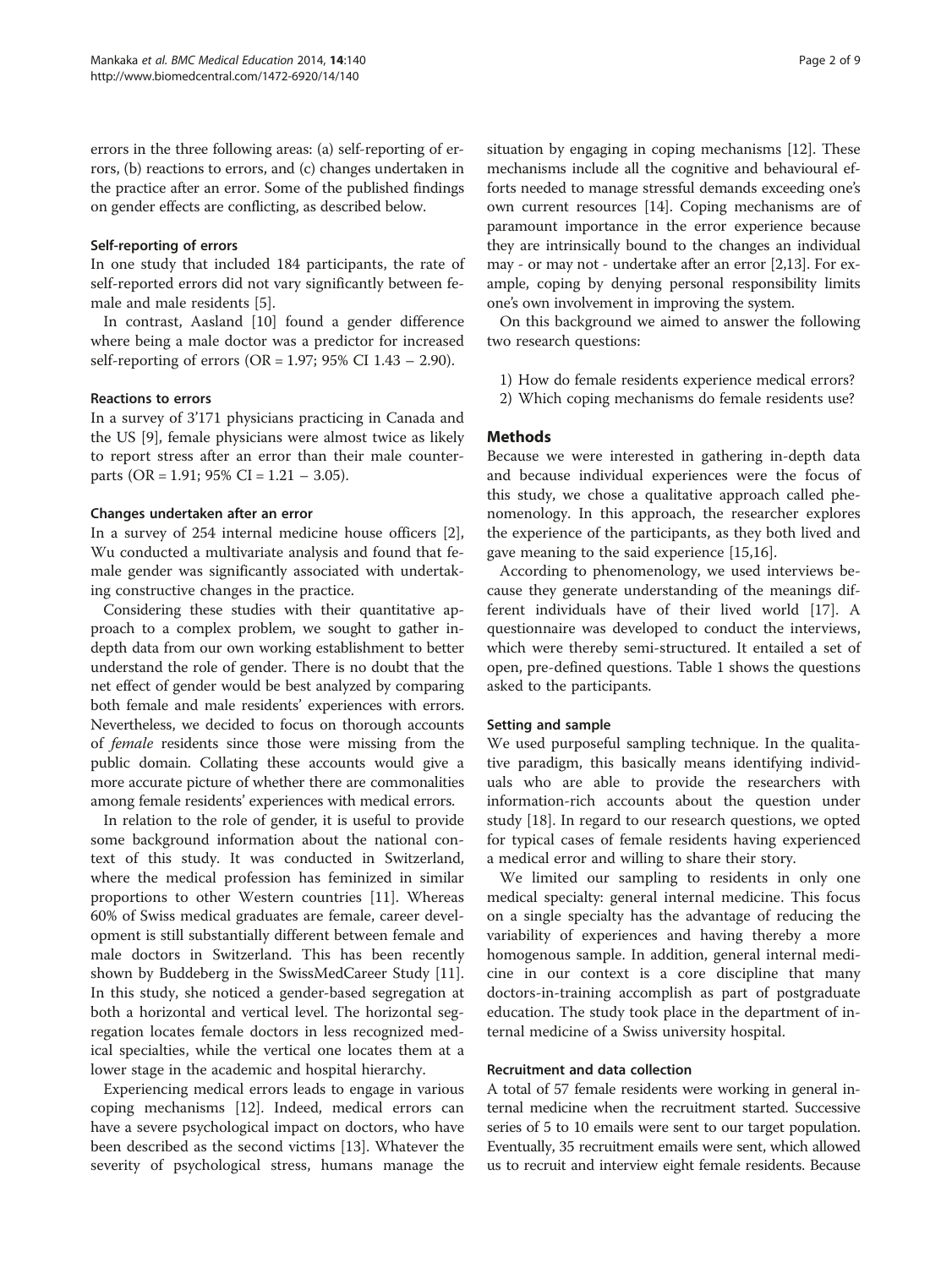<span id="page-2-0"></span>Table 1 Questions asked during the interviews

| Domains covered                                | <b>Questions asked</b>                                                                                       |  |  |
|------------------------------------------------|--------------------------------------------------------------------------------------------------------------|--|--|
| General considerations<br>about medical errors | 1. How would you define a medical error?                                                                     |  |  |
| Residents' personal<br>experiences with errors | 2. Did you experience a medical error?                                                                       |  |  |
|                                                | Could you describe this experience<br>and explain how you were involved?                                     |  |  |
|                                                | 3. If you think again about that time, do you<br>remember how you felt?                                      |  |  |
|                                                | 4. How did your supervisors, colleagues and<br>relatives react at that time?                                 |  |  |
|                                                | 5. Did you feel supported by your supervisors<br>and colleagues?                                             |  |  |
|                                                | 6. Which were the main factors that<br>contributed to this error?                                            |  |  |
|                                                | 7. Today, how do you feel about this error?                                                                  |  |  |
|                                                | 8. How did this error impact on your private<br>and professional life?                                       |  |  |
|                                                | Were they long-term consequences?                                                                            |  |  |
| Residents' ways<br>of coping                   | 9. If you think again about that time, which<br>resources did you use to manage the error?                   |  |  |
|                                                | 10. Could you have used other resources?                                                                     |  |  |
| Gender issues<br>and errors                    | 11. Do you think that being a woman could<br>have influenced your experience or<br>management of this error? |  |  |
|                                                | Could you provide an example?                                                                                |  |  |

recruitment and interviews ran in parallel with data analysis, we included the number of residents that would let us reach thematic saturation [\[18\]](#page-7-0).

The first author (COM) conducted all the interviews, outside of the current workplace of the participants (i.e. in another building). Residents' names were only known to COM, who was a final-year medical student at the time of the study and had no work relationship with the participants. Because the interviewer's professional experience was less advanced than interviewees' one, a nonjudgmental climate prevailed during the interviews, which favored an open discussion about medical errors. This was eventually confirmed by a number of poignant and emotional testimonies reported by the participants. To favor an open discussion about the role of gender, the interviewer was female, like the participants.

Participants were between 28 to 33 years old and within their second to sixth years of postgraduate training. All the participants displayed the common characteristic of desiring to share information about errors for which they had some level of responsibility. This required from them to have enough insight to recognize such situations.

According to the data and the themes emerging from them, the participants appeared to have one main reason for taking part in the interviews: the genuine sense that reporting their own experience will contribute to shed more light on the problem of medical errors. Some

participants certainly hoped that their interviews could contribute to change a system in which they had suffered as second victims [\[13\]](#page-7-0).

Interviews lasted between 30 minutes to one hour. These were audio-recorded and transcribed verbatim for analysis [\[18](#page-7-0)]. Anonymity was guaranteed to all the study participants. Any identifier - such as names of persons or hospitals - was removed from the interview transcripts. For ease of handling, all data were input into a PC word processing package, which gave a good degree of flexibility to manipulate the data.

## Data analysis

Before describing how practically the data were analyzed, this section summarizes the authors' background to better locate their standpoint in the analysis process. All three authors belong to the medical profession: COM is a final-year medical student, whereas GW and DG are clinicians with long experience in general internal medicine. All three authors share a common interest for the theme of medical errors: COM anticipates the future challenges of her profession. GW and DG aim at reducing the burden of errors on the patients they care for and on the trainees they supervise.

With regard to the process of analyzing the data, the interview transcripts first underwent an inductive thematic analysis to allow emergence of the meanings the participants gave to their lived experience with medical errors. Although the analysis was mainly inductive, a deductive component still played a role in the process since our questionnaire gave a general structure to the interview and defined the domains to explore. The content of the transcripts was fragmented in multiple categories. Each of these categories was made of a set of related quotes reflecting a similar idea. This first phase performed by COM - allowed generation of an initial framework of categories. The last author (DG) checked all the categories and all the quotes extracted from the eight transcripts. Any disagreement on the categories was resolved through discussion until consensus was reached. In a second phase, the framework was refined to organize all the previously identified categories into a set of final themes and subthemes; the "comparative method" was also applied [\[19\]](#page-7-0). This involved comparing all the data belonging to the same theme and subtheme to ensure there was appropriate conceptual similarity.

## Ethics

The study was approved by the local ethics board, the Human Research Ethics Committee of Vaud. Participants were asked to sign an informed consent form at the beginning of the interview.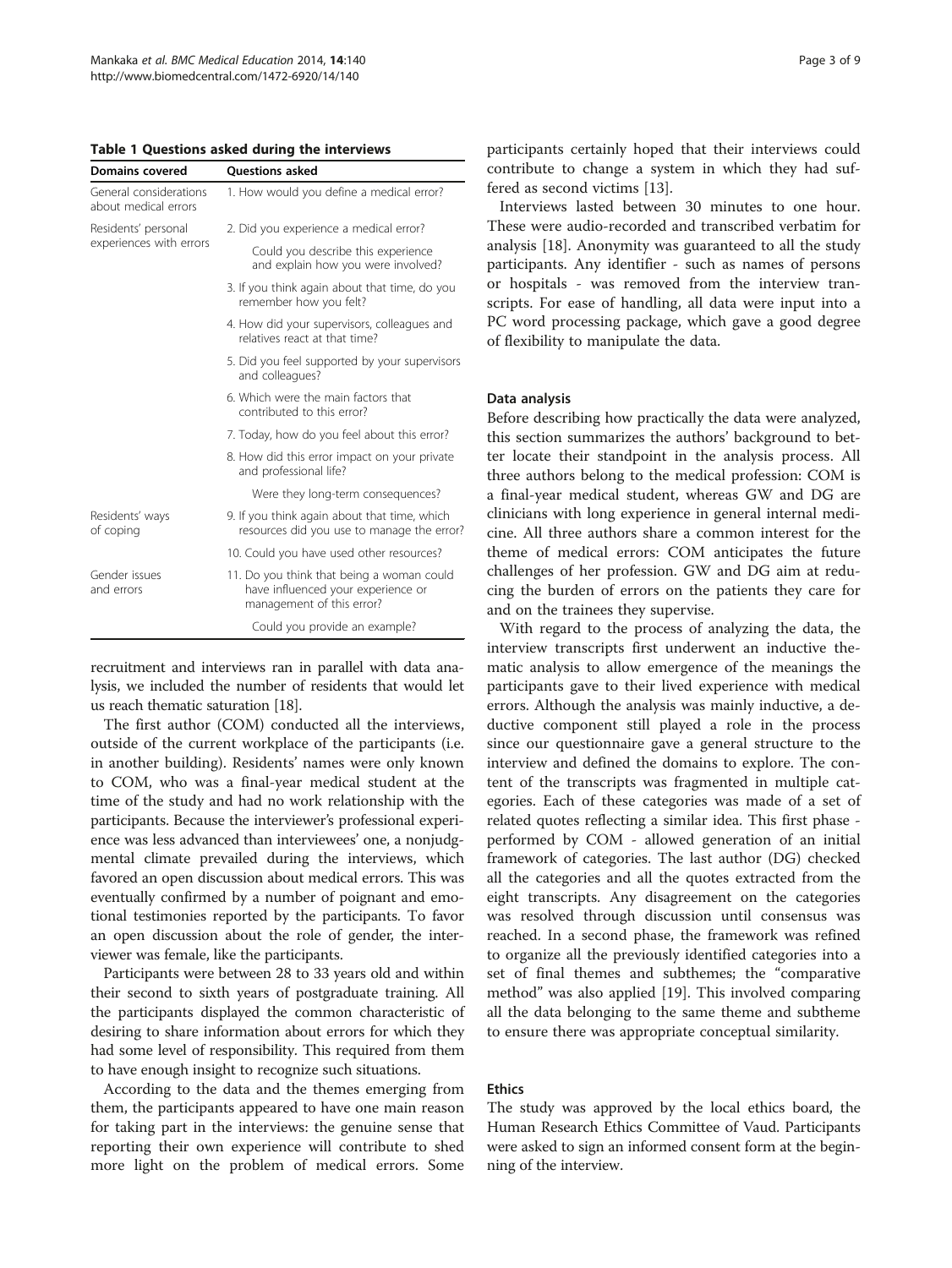## Results

The errors reported by the participants are described in Table 2, which also includes the hospital sites where they occurred.

The analysis generated seven main themes, with their related subthemes. They are shown in Table [3.](#page-4-0) We illustrate in the same table the relationship between the domains explored during the interviews (first column) and the themes that emerged from the analysis (second column).

In the following sections, each theme is discussed with relevant quotes. The first name indicated after each quote is an alias.

## Insufficient culture of safety and error

A recurrent issue in participants' statements is the lack of a culture conducive to addressing errors openly and constructively. Too often, the residents did not feel comfortable to speak of their errors within their work environment, for fear of being either blamed or stigmatized as weak.

"In the medical environment, there is no culture of feedback, but [there is] a competitive atmosphere where showing any sign of weakness makes you become the weak link…" - Vanessa

## Perceived main causes of errors

Among the perceived causes of errors, three were predominant in participants' accounts: (a) stress and time pressure linked to work overload, (b) fatigue, and (c) inadequate supervision or inadequate level of clinical competence in relation to the tasks.

The following resident discussed the level of supervision provided in smaller hospitals:

"In smaller hospitals, there are fewer staff members, and [as residents] we feel lonelier because there is less supervision. Sometimes, there is only one attending above us, and no chief resident. When we have a question, it has to be carefully selected because the supervisor is often very busy." - Andrea

The following resident commented on an error involving a patient with a status epilepticus:

"We don't have enough experience to take care of such a situation. We know a lot of theoretical things, but the whole medical practice has to be learnt… The responsibilities we have as young residents are huge and out of proportion to the training we received. It is frightening…" - Clothilde

## Negative feelings in response to errors

In this theme are included all kinds of negative feelings that the participants experienced after the error. These negative feelings can be classified in four subthemes: (a) emotional distress that manifested in psychological reactions characterized by suffering, such as crying or feeling psychologically unwell, (b) guilt that the participants felt when blaming themselves for the error (c) self-doubt when they called their own competences into questions, and (d) anger that a few participants experienced, as a reaction directed against themselves.

## Table 2 Description of reported errors with patient outcomes and hospital types

| Errors' description with patient outcomes and an example                                             | Number of errors |
|------------------------------------------------------------------------------------------------------|------------------|
| Missed diagnosis and/or inadequate surveillance, resulting in patient death                          | 2                |
| Example: Early signs of septic shock in a patient with cirrhosis were not identified                 |                  |
| Missed diagnosis and delayed treatment, resulting in possible long term consequences for the patient |                  |
| Delayed treatment of an acute coronary syndrome                                                      |                  |
| Missed diagnosis, resulting in patient readmission                                                   |                  |
| Missed diagnosis of pulmonary embolism during emergency outpatient visit                             |                  |
| Missed diagnosis and/or delayed treatment, without any long-term consequences                        | 4                |
| Diabetic ketoacidosis misdiagnosed as a hyperventilation crisis                                      |                  |
| Medication error, resulting in severe but completely reversible consequences                         |                  |
| Error in prescription of opiates resulting in respiratory failure                                    |                  |
| Hospital sites where the errors occurred                                                             | Number of errors |
| Community hospitals in Switzerland                                                                   | 6                |
| (including ER and ICU where residents in internal medicine rotate)                                   |                  |
| University hospitals in Switzerland                                                                  | 2                |
| Other hospitals (outside of Switzerland)                                                             |                  |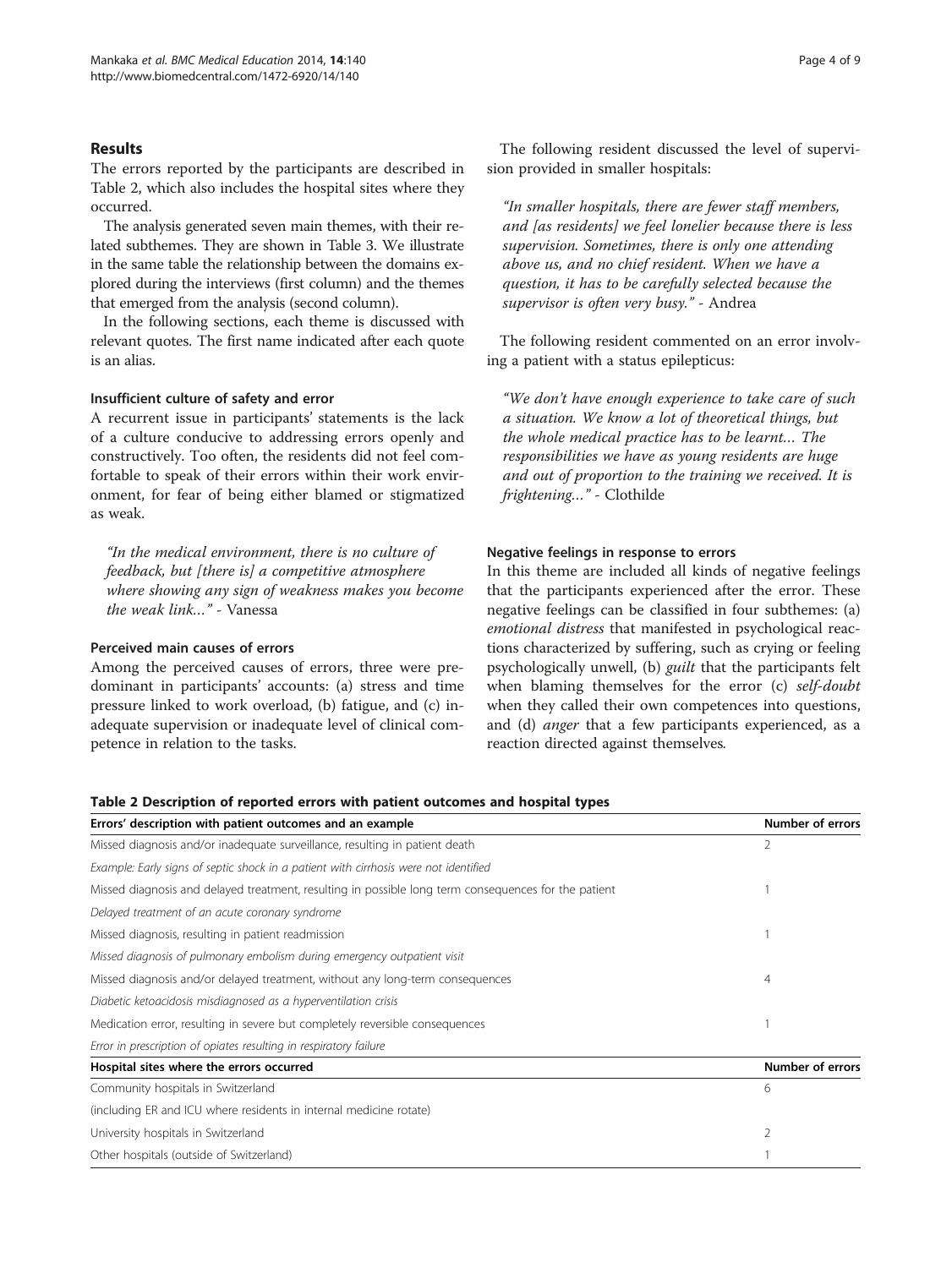| Domains explored during the interviews      | <b>Themes</b>                                          | <b>Subthemes</b>                                                          |
|---------------------------------------------|--------------------------------------------------------|---------------------------------------------------------------------------|
| General considerations about medical errors | 1. Insufficient culture of safety and error            |                                                                           |
| Residents' personal experiences with errors | 2. Perceived causes of errors                          | Fatigue                                                                   |
|                                             |                                                        | Stress and work overload                                                  |
|                                             |                                                        | Inadequate level of competences in<br>relation to assigned tasks and/or   |
|                                             |                                                        | inadequate supervision                                                    |
|                                             |                                                        | Dysfunctional communication                                               |
|                                             | 3. Negative feelings in response to errors             | <b>Emotional distress</b>                                                 |
|                                             |                                                        | Guilt/self-blame                                                          |
|                                             |                                                        | Self-doubt/loss of confidence                                             |
|                                             |                                                        | Anger against self                                                        |
|                                             | 4. Variable attitudes of the hierarchy                 | From very supportive to not supportive at all                             |
| Residents' ways of coping                   | 5. Talking about the error                             | Talk to family members                                                    |
|                                             | - as the core coping mechanism                         | To friends                                                                |
|                                             |                                                        | To peers and colleagues                                                   |
|                                             |                                                        | To supervisors                                                            |
|                                             |                                                        | Disclose the error to the patient                                         |
|                                             | 6. Defensive and constructive attitudes towards errors | Share responsibility of the error with others                             |
|                                             |                                                        | Blame the system                                                          |
|                                             |                                                        | Consider the problem of error as normal                                   |
|                                             |                                                        | Learn from one's own errors and make<br>changes in the future             |
| Gender issues and errors                    | 7. Gender-specific experiences in relation to errors   | Male residents perceived as more confident<br>and less affected by errors |
|                                             |                                                        | Perceptions that sexist attitudes among male<br>supervisors can occur     |

<span id="page-4-0"></span>Table 3 Themes and subthemes, in relation to the interview's structure

The following excerpts exemplify these negative feelings. The first resident commented on the case of a cirrhotic patient, whose early signs of septic shock were missed. The patient died the same night.

"We are here [as doctors] to save people, not to kill them […]. I was feeling extremely bad, like a dead loss, guilty, dangerous […]. Then, I had to go on and see new patients. It was hard… I was so frightened to see new patients, even for a rhinitis. This very day, I tried to see as few patients as possible and, between each patient, I was going to the toilets to cry [in secret]." - Magali

This second resident explained how she had doubts about her competences:

"I said to myself I have perhaps no chance to become a good doctor […]. Two weeks after the event, I was going to resign: I went to my supervisor's office, but he wasn't here. [Retrospectively, I think] I was lucky that he wasn't here." - Sara (laughing at the end)

## Variable attitudes of the hierarchy

In this theme, participants described how they had been supported by their supervisors. Hierarchical support was very diverse across participants' accounts. Although there were many examples of full support by the hierarchy, a few participants described a total lack of support. The following quotes illustrate this contrast.

"The day after [the error occurred], I was back to work, and went immediately to the attending. I told him I made a serious error, and I wanted to talk about it. He reacted very well, he listened to me, and we talked together… Then, we went to the ward to see how the patient was doing, to apologize, and to explain to him what had occurred. His support helped me so much…" - Isabelle

In the next example, the participant described the support - or rather the lack thereof - she received after an error leading to the patient's death (from a shock).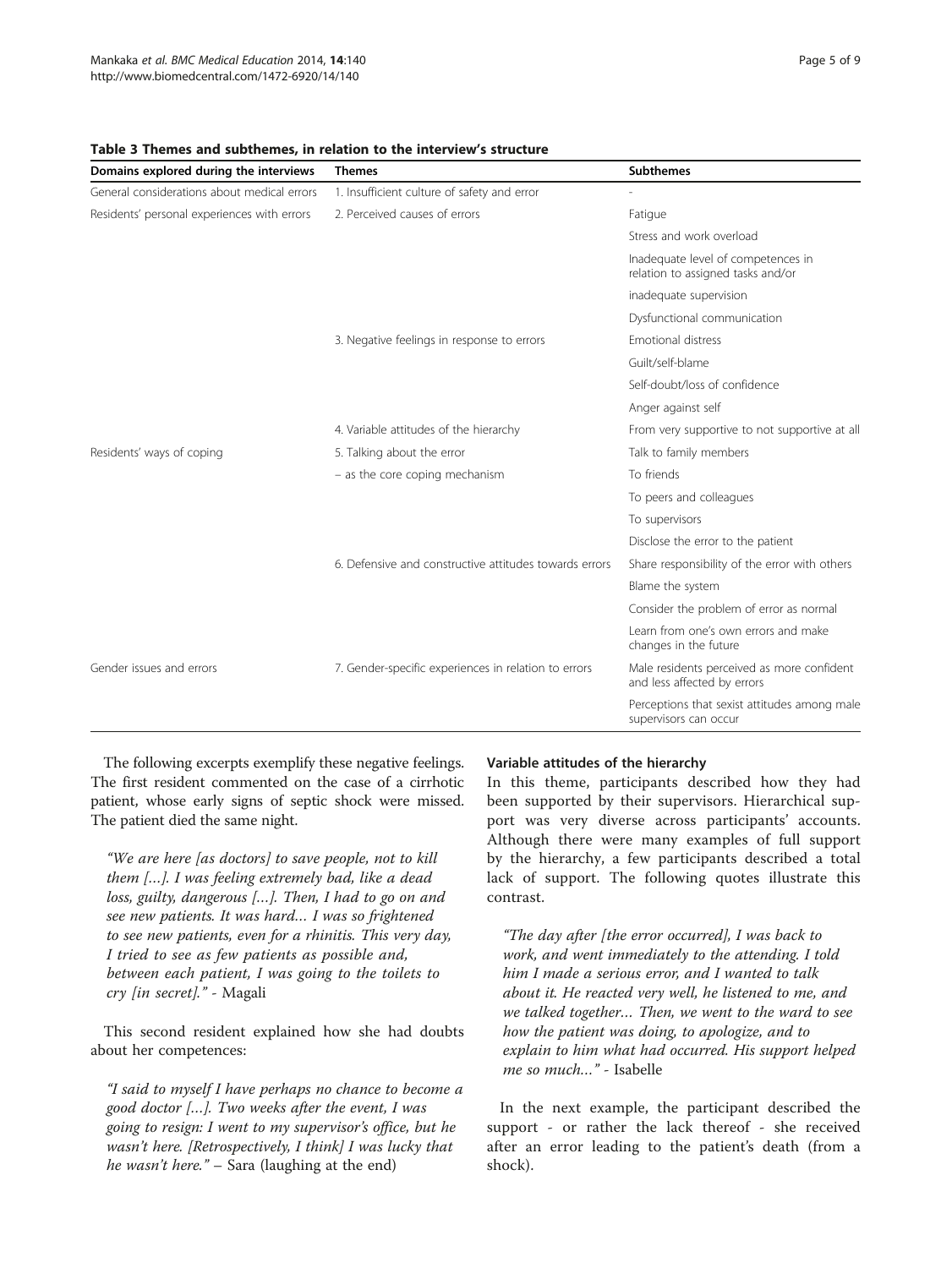"The head told me what had happened (i.e. that the patient had died), without any tact. Then, she showed me a chart portraying the physiology of the various kinds of shocks. I couldn't resist, and I started crying. I asked whether I was dangerous, but she didn't answer me. I told her I should perhaps stop this job and find another career. At that point, she told me: yes, maybe. I nearly did it…" - Magali

## Talking about the error

As their key coping mechanism, the residents mentioned the need to talk about it. The persons they talk to were diverse: they were the participants' partners or family members, friends, colleagues, and supervisors as well. Most of the participants were able to find a person they felt comfortable to talk to.

"My family [members] can't stand it anymore (laugh): all of them work in health care; we can talk a lot together. They understand. I have also friends who are doctors… I am lucky [because] I can really talk to my relatives and friends. I have a lot of support in my private life." - Merry

Surprisingly, only one resident reported to have talked to the patient about the error. She found it helpful since disclosing the error was for her an effective way of coping. The other residents gave various explanations for not disclosing the errors. For example, this was the case when the patient had already been transferred to another hospital. An additional explanation for not disclosing the error related to situations in which the error did not have consequences for the patient.

## Defensive and constructive attitudes towards errors

In addition to talking about their error, the participants displayed two types of attitudes towards their errors. On the one hand, there were favorable - or *constructive*<sup>a</sup> - attitudes: they include all the actions undertaken to avoid the error is repeated in the future. In our participants' accounts, the most important attitude of this type was the need to learn from the error. On the other hand, there were unfavorable - or defensive - attitudes, which include the efforts made to mitigate one's own personal responsibility. For example, some residents in our sample were trying to share the responsibility of the error with others.

Both types of attitudes can be seen as ways to cope with the error. They are not mutually exclusive, since some participants were using both in front of the same error.

"Today, I feel better, but I think I will never forget [this error], and I don't want to forget because I don't want that to happen again." – Clothilde (constructive attitude to avoid repeating the error)

The same resident added:

"In fact, it is the whole situation that created the problem, and it is not only me and my intervention that made the patient die. This error should be shared [among all the care providers], but they let me carry the can." (defensive attitude)

## Gender-specific experiences in relation to errors

During the interviews, the participants were specifically asked to comment on a possible link between gender and their experience with errors (see question 11; Table [1](#page-2-0)). In response to our question, the participants gave two kinds of accounts.

First, several participants reported their own perceptions of how female and male doctors differ when facing an error. One of these perceptions consisted in male doctors being seen as less sensitive and more confident. This was considered as an advantage since medical culture tends to value and reward self-confidence. According to these participants, male doctors were also perceived as less affected by errors.

The second kind of account was based on personal experiences of perceived sexism. Such accounts were reported by two participants. The accounts of sexism were related to the ways in which male supervisors interacted with female residents involved in an error.

"It's true that, when you make a mistake, you're telling yourself that they [the male supervisors] think you're the featherbrain of the service. In their opinions, it was almost normal that it was a woman who had made the error. When you are a woman and have the reputation of being a bad doctor, it's hard to change it, precisely because you're a woman…" – Magali

Finally, there were other gender issues that the residents mentioned. However, these issues were related to aspects of professional life distinct from errors and were therefore out of the scope of the present study (e.g. female doctors with fewer opportunities for career advancement).

## **Discussion**

First, our data illustrate that there is still a long way to go before the medical profession can openly and constructively address the problem of errors. Indeed, our participants were almost unanimously complaining about overt deficiencies in this domain. Such statements indicate that medicine, as a profession, has to pursue its efforts to make significant and sustained changes to how it manages the huge problem of medical errors. A thorough journalistic investigation held in 2009 concluded that the death toll due to medical errors had not decreased since the US report "To err is human" published in 1999 [[20,21\]](#page-7-0). In the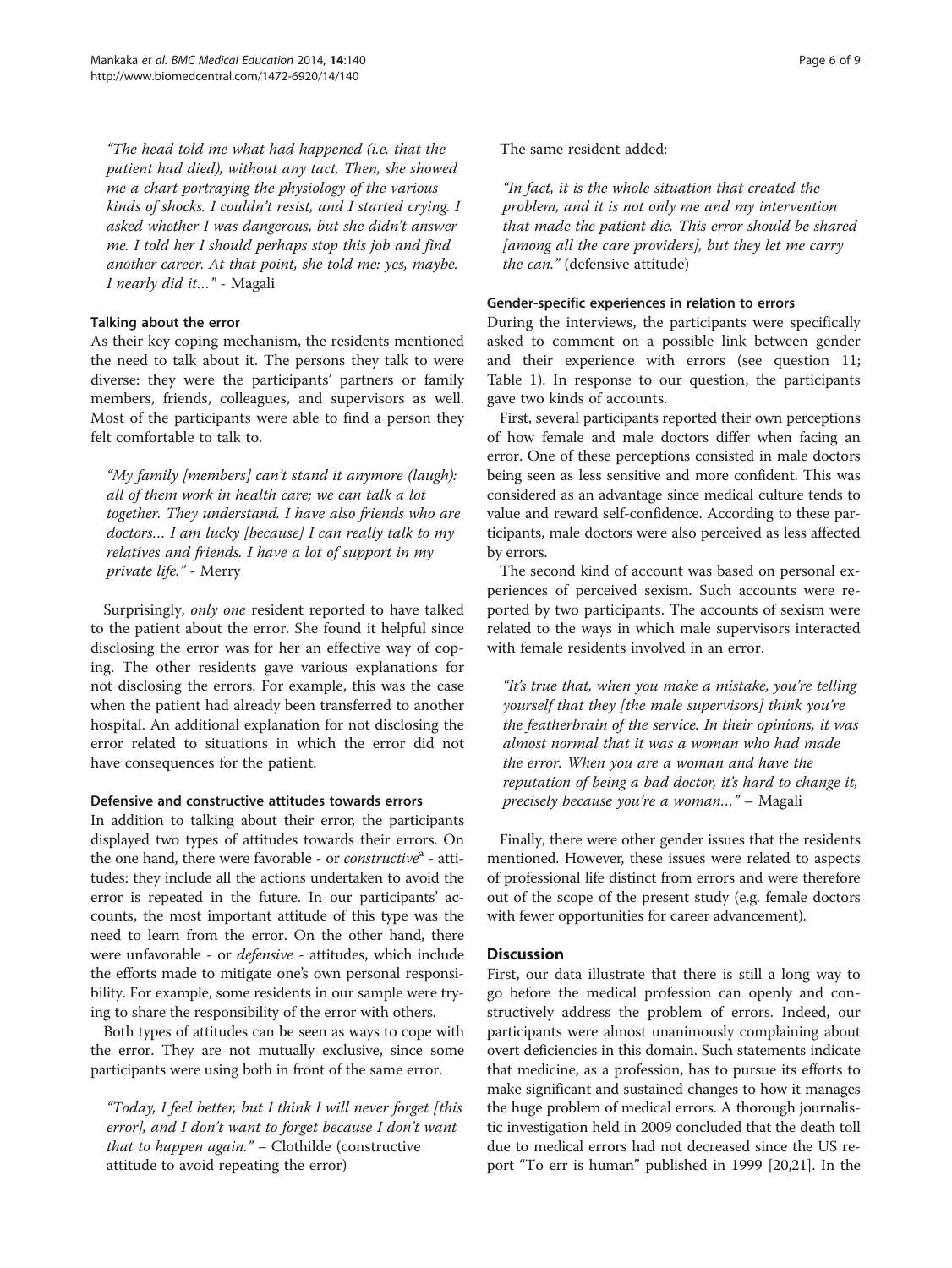current culture of medicine, errors will remain a major threat to our patients and our health care system. Errors will also remain a strain on the doctors themselves, which was confirmed by the level of psychological distress that affected our participants. Doctors are known as the second victims of errors because errors can severely impact on their quality of life and on their emotional well-being in particular [[5,9](#page-7-0),[13,22\]](#page-7-0). Errors also decrease confidence and may leave psychological scars [\[9,22\]](#page-7-0).

Psychological impact of errors certainly worsens when sexism, as reported by two of our participants, complicates an already painful experience. This created for those female residents an especially toxic environment where sexism added to an insufficient culture of safety and error. The finding of perceived sexism in relation to errors aligns with other evidence supporting the persistence of genderbased discrimination in medicine [[23](#page-7-0)[-25\]](#page-8-0).

Regarding gender-based differences in experiencing errors, several participants perceived they were more sensitive and probably more affected than their male counterparts. Our participants held these views, although they were aware of their own possible stereotypes. In fact, these findings matched the results of the biggest survey on medical errors (number of participants = 3'171), in which female physicians were almost twice as likely to report stress after an error [\[9](#page-7-0)].

Coping - the object of our second research question is defined as the process to manage stressful demands exceeding one's own current resources [\[12](#page-7-0)]. It is a key point if we think about the distress reported by our participants. Two themes related to coping emerged in our interviews. First, there was the need for our residents to talk about the errors. Second, there were the type of attitudes displayed after an error, attitudes that can be considered as either constructive or defensive [[2\]](#page-7-0). Both themes - the need to talk and the type of attitudes - can be viewed in the light of Lazarus and Folkman's work on coping, although these researchers were not focusing on the specifics of medical errors [\[14](#page-7-0)].

The need to talk about the error matches the general coping strategy of seeking social support, which is defined as a resource available to an individual in a social environment [\[14](#page-7-0)]. Social support can take different forms: it can be emotional support (e.g. reassurance) or informational support (e.g. obtaining advice, feedback). Talking to the patient and disclosing the error is likely to have an additional dimension than emotional or informational ones. To describe what happens during error disclosure, some have suggested the religious metaphor of obtaining absolution from the patient [[26,27](#page-8-0)].

Our second theme on coping relates to the types of attitudes displayed after an error. Constructive attitudes in our participants' accounts belong to an overarching category of coping mechanisms called problem-focused by Lazarus and Folkman [[14\]](#page-7-0). In problem-focused approaches, the person copes with altering something: environment and/or self. This means altering something to avoid that the error is repeated. An example of altering self would be increased vigilance towards a given clinical picture.

Finally, defensive attitudes in our participants' accounts belong to the overarching category of coping mechanisms called emotion-focused [\[14](#page-7-0)]. In emotionfocused approaches, the person copes with altering one's own emotional response to the situation. In defensive attitudes to errors, emotional response is acted upon by simply changing the meaning given to what has happened and thereby reducing one's own responsibility. As such, defensive attitudes may entail some form of cognitive distortion. Our findings on defensive attitudes align with those of Mizrahi [\[6](#page-7-0)]. In his extensive ethnographic study on residents, Mizrahi identified three main defensive attitudes: *denying* that an error occurred, *discount*ing part of one's own responsibility while looking for and blaming any scapegoat, and finally *distancing* to preserve oneself when other defenses do not work (e.g. "Everyone makes mistakes").

The female residents in our study used coping mechanisms that did not differ from those found in qualitative studies mixing female and male residents [\[1,3,4,6](#page-7-0)]. Nevertheless, a gender difference may still exist if we consider the relative use of the various coping mechanisms. This was suggested in Wu's study showing that female house officers were more likely to make constructive changes after an error than their male counterparts [[2](#page-7-0)]. Outside the specific field of medical errors, gender differences in coping behavior have been found [[28](#page-8-0)-[30](#page-8-0)]. Seeking social support in particular is more common in women's coping approaches than in men's ones.

## Strengths and limitations

Although previous qualitative studies did explore residents' experiences with errors [[1](#page-7-0),[3,4,6\]](#page-7-0), our study specifically portrays how female residents in general internal medicine experience medical errors and cope with them. This is an original contribution since such in-depth data are scarce in the literature. These data help us better understand how doctors' individual profile and characteristics, like gender, can impact on the experience with errors. However, our study clearly lacks explanatory power since our design bears the inherent limitation of not directly comparing female residents with male ones. Only data obtained from both genders would allow such a comparison.

## Area for further research

An area for further research relates to other individual characteristics than gender. How may individual characteristics,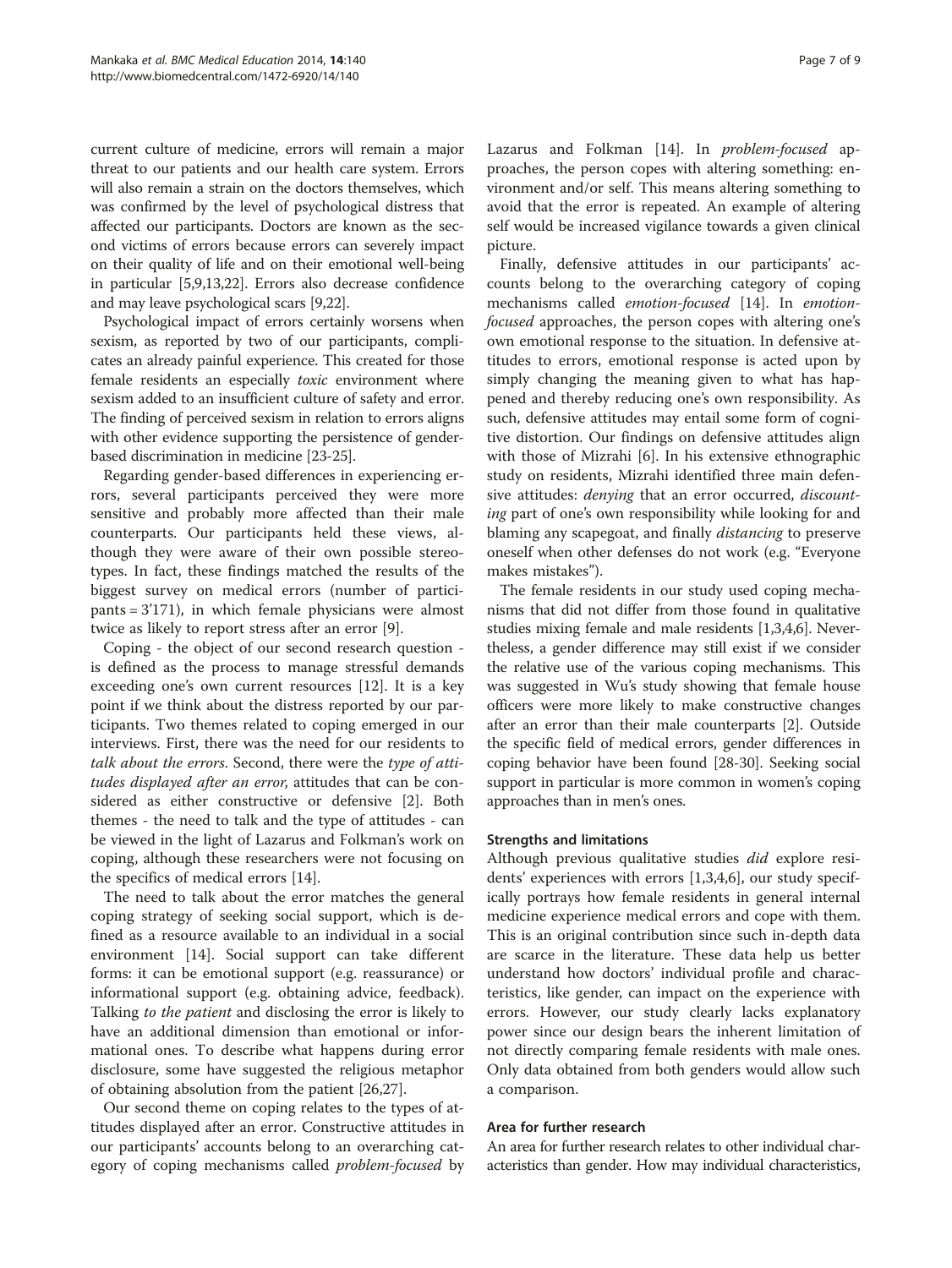<span id="page-7-0"></span>such as personality traits, impact on the experience of errors? For example, under relatively similar circumstances (i.e. residency in general internal medicine), only one resident in our study disclosed the error to the patient, and considered it as an effective coping mechanism. For the seven remaining participants, barriers to disclosure appeared difficult to overcome. In the mostly North American literature on medical errors, one of the strongest barriers to disclosure is fear of litigation [8,[31](#page-8-0)]. However, in our local context, litigations are not as big as a concern for doctors. Therefore, we have to better understand how to promote frank disclosures of errors to the patients.

## **Conclusions**

After having experienced a medical error, the female residents in our study report a high level of emotional distress. This takes place within a professional culture that has a long way to go before errors can be addressed openly and constructively. In addition, gender-based discrimination can occur, thereby worsening this already painful experience. Emotional distress calls for coping mechanisms, among which some result in either constructive or defensives attitudes towards errors. Constructive attitudes mean bringing changes to avoid that the error is repeated whereas defensives attitudes consist of mitigating one's own responsibility. It is possible that gender differences exist in the relative use of coping mechanisms and therefore in terms of attitudes displayed after an error. Further research allowing for a direct comparison between female and male residents is needed.

## **Endnotes**

<sup>a</sup>The terms *constructive* and *defensive* are borrowed from previous research on medical errors (e.g. Wu [2]).

#### Competing interests

The authors declare that they have no competing interests.

#### Authors' contributions

COM contributed to the study conception. In particular, she introduced the idea of exploring the gender issue within the wider context of medical errors. She conducted all the interviews and was in charge of analyzing the transcripts. She drafted the first version of the paper. GW teaches about medical errors at the University of Lausanne School of Medicine. Hence, he was tasked with commenting and improving the study conception and design. He also critically reviewed the drafts of the paper. DG first conceptualized the research project. He reviewed the whole data analysis and interpretation process. He was in charge of the final version of the paper. All three authors approved the final version of the manuscript.

#### Acknowledgments

The authors would like to thank Pierre-André Michaud, Vice Dean of Education at the Faculty of Biology and Medicine, University of Lausanne. He provided the authors with rich comments on both data analysis and interpretation.

The authors thank all the research participants for having accepted to share their own experiences with errors.

This study was not funded. It was conducted within the first author's Master's program.

#### Author details

<sup>1</sup> Medical School, Faculty of Biology and Medicine, University of Lausanne, 1011 Lausanne, Switzerland. <sup>2</sup>Service of Internal Medicine, University Hospital of Lausanne (CHUV), 1011 Lausanne, Switzerland. <sup>3</sup>Educational Unit, Faculty of Biology and Medicine, University of Lausanne, Rue du Bugnon 21, BU21/ 05-246, 1011 Lausanne, Switzerland.

#### Received: 27 April 2013 Accepted: 4 July 2014 Published: 10 July 2014

#### References

- 1. Kroll L, Singleton A, Collier J, Rees Jones I: Learning not to take it seriously: junior doctors' accounts of error. Med Educ 2008, 42:982-990.
- 2. Wu AW, Folkman S, McPhee SJ, Lo B: Do house officers learn from their mistakes? JAMA 1991, 265:2089–2094.
- 3. Engel KG, Rosenthal M, Sutcliffe KM: Residents' responses to medical error: coping, learning, and change. Acad Med 2006, 8:86–93.
- 4. Hobgood C, Hevia A, Tamayo-Sarver JH, Weiner B, Riviello R: The influence of the causes and contexts of medical errors on emergency medicine residents' responses to their errors: an exploration. Acad Med 2005, 80:758–764.
- 5. West CP: Association of perceived medical errors with resident distress and empathy: a prospective longitudinal study. JAMA 2006, 296:1071–1078.
- 6. Mizrahi T: Managing medical mistakes: ideology, insularity and accountability among internists-in-training. Soc Sci Med 1984, 19:135–146.
- 7. Jagsi R, Kitch BT, Weinstein DF, Camp EG, Hutter M, Weiss JS: Residents report on adverse events and their causes. Arch Intern Med 2005, 165:2607–2613.
- 8. Varjavand N, Bachegowda LS, Gracely E, Novack DH: Changes in intern attitudes toward medical error and disclosure. Med Educ 2012, 46:668–677.
- 9. Waterman AD, Garbutt J, Hazel E, Dunagan WC, Levinson W, Fraser VJ, Gallgher TH: The emotional impact of medical errors on practicing physicians in the United States and Canada. Jt Comm J Qual Patient Saf 2007, 33:467–476.
- 10. Aasland OG, Førde R: Impact of feeling responsible for adverse events on doctors' personal and professional lives: the importance of being open to criticism from colleagues. Qual Saf Health Care 2005, 14:13–17.
- 11. Buddeberg-Fischer B, Stamm M, Buddeberg C, Bauer G, Häemmig O, Knecht M, Klaghofer R: The impact of gender and parenthood on physicians' careers–professional and personal situation seven years after graduation. BMC Health Serv Res 2010, 10:40.
- 12. Lazarus RS: Coping theory and research: past, present, and future. Psychosom Med 1993, 55:234–247.
- 13. Schwappach DL, Boluarte TA: The emotional impact of medical error involvement on physicians: a call for leadership and organisational accountability. Swiss Med Wkly 2009, 139:9–15.
- 14. Lazarus RS, Folkman S: Stress, Appraisal, and Coping. New York, NY: Springer Publishing Company, Inc; 1984.
- 15. Reeves S, Albert M, Kuper A, Hodges B: Why use theories in qualitative research? BMJ 2008, 337:a949. doi:10.1136/bmj.a949.
- 16. Smith D: Husserl. London: Routledge; 2007.
- 17. Kvale S, Brinkmann S: Interviews: An Introduction to Qualitative Research Interviewing. Thousank Oaks, CA: Sage; 1996.
- 18. Kuzel AJ: Sampling in qualitative inquiry. In Doing Qualitative Research. Edited by Crabtree F, Miller WL. Thousank Oaks, CA: Sage; 1999:33–45.
- 19. Lincoln YS, Guba GE: Naturalistic Inquiry. Newbury Park, CA: Sage; 1985.
- 20. Dead by mistake, Hearst Corporation; 2013 [\[http://www.hearst.com/](http://www.hearst.com/newsroom/hearst-national-investigation-finds-americans-are-continuing-to-die-in-staggering-numbers-from-preventable-medical-injuries) [newsroom/hearst-national-investigation-finds-americans-are-continuing-to](http://www.hearst.com/newsroom/hearst-national-investigation-finds-americans-are-continuing-to-die-in-staggering-numbers-from-preventable-medical-injuries)[die-in-staggering-numbers-from-preventable-medical-injuries](http://www.hearst.com/newsroom/hearst-national-investigation-finds-americans-are-continuing-to-die-in-staggering-numbers-from-preventable-medical-injuries)]
- 21. Kohn LT, Corrigan JM, Donaldson MS: To Err is Human: Building A Safer Health System. Washington DC: National Academy Press; 1999.
- 22. Wears RL, Wu AW: Dealing with failure: the aftermath of errors and adverse events. Ann Emerg Med 2002, 39:344–346.
- 23. Babaria P, Bernheim S, Nunez-Smith M: Gender and the pre-clinical experiences of female medical students: a taxonomy. Med Educ 2011, 45:249–260.
- 24. Babaria P, Abedin S, Berg D, Nunez-Smith M: « I'm too used to it »: a longitudinal qualitative study of third year female medical students' experiences of gendered encounters in medical education. Soc Sci Med 2012, 74:1013–1020.